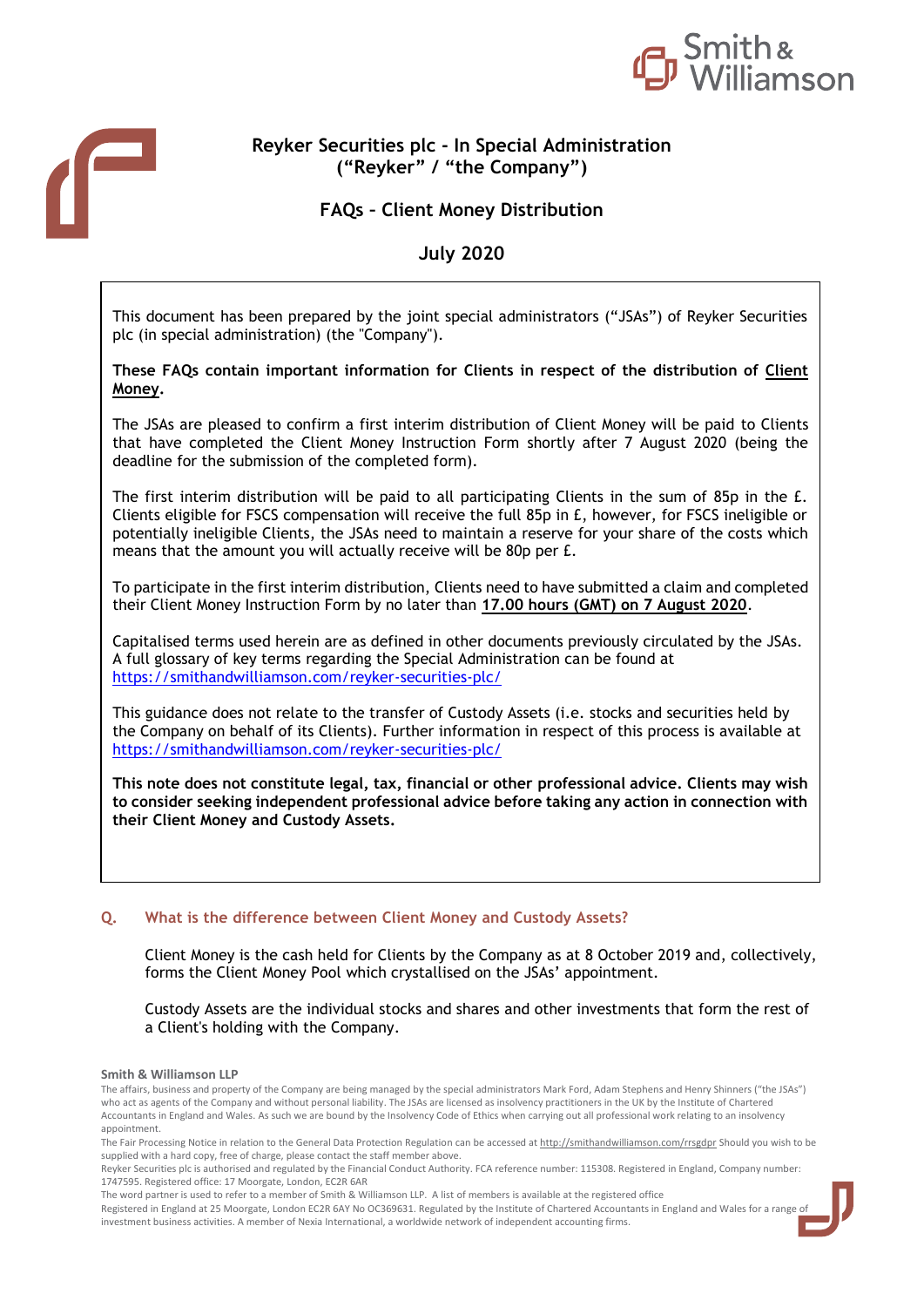Collectively, these are known as Client Assets.

#### **Q. Why is my Client Money now being returned separately to my Custody Assets?**

Following the withdrawal of the proposed purchaser's offer for Reyker's business and a wholesale transfer under Regulation 10B, the JSAs have concluded that a series of partial transfers of Custody Assets under Regulations 10B and 10C and a separate distribution of Client Money in accordance with the FCA's Client Money Distribution and Transfer Rules (as set out in CASS 7A), now represents Clients' best interests.

Whilst the return of Custody Assets is dealt with by way of the Distribution Plan, which requires the approval of the Creditors' Committee and the Court, the distribution of Client Money is achieved by engaging with Clients and requesting confirmation as to where they wish their Client Money to be sent. This strategy will allow the JSAs to return a significant proportion of Client Money back to Clients more quickly than if Client Money was to be transferred alongside Custody Assets.

#### **Q. What do I need to do now?**

In order to receive a distribution of Client Money, Clients must:

1. Log on to [www.reykerportal.com](http://www.reykerportal.com/) ("the Portal") and ensure they have submitted their claim to Client Assets (if not already done so); and

2. Complete the Client Money Instruction Form by clicking on the link to the lefthand side of the Portal's home page and following the instructions provided.

In order to participate in the first interim distribution of Client Money, you must have submitted your claim and Client Money Instruction Form by **17.00 hours (GMT) on 7 August 2020.**

If you have already submitted a claim and did not have a Client Money balance as at 8 October 2019, no further action is required at this time.

#### **Q. What Client Money instruction options are available?**

Full details on the four instruction options can be found in Appendix I of the JSAs letter to Clients dated 10 July 2020 (available on [https://smithandwilliamson.com/reyker-securities](https://smithandwilliamson.com/reyker-securities-plc/)[plc/\)](https://smithandwilliamson.com/reyker-securities-plc/), and are summarised as follows:

- Option 1: HOLD the Client Money balance until such time that the Distribution Plan in respect of Custody Assets has been approved by the Court in order that my Client Money and Custody Assets may be held by the same broker or ISA manager in due course.
- Option 2: DISTRIBUTE the Client Money balance to my own personal bank account
- Option 3: DISTRIBUTE the Client Money balance to an alternative broker or ISA manager
- Option 4: I wish to irrevocably WAIVE my entitlement to the Client Money balance and instruct the JSAs to DONATE the cash to NHS Charities Together.

The four options have been carefully selected by the JSAs to allow each Client flexibility with the ongoing management of their investments and to ensure that, should Clients wish, tax wrappers presently provided through ISA, JISA, Child Trust Fund and offshore investments may be preserved. Similarly, the JSAs recognise that Clients may wish for the JSAs to HOLD their Client Money balances so that they may be distributed to the same broker as to where their Custody Assets may be transferred under the Distribution Plan in due course.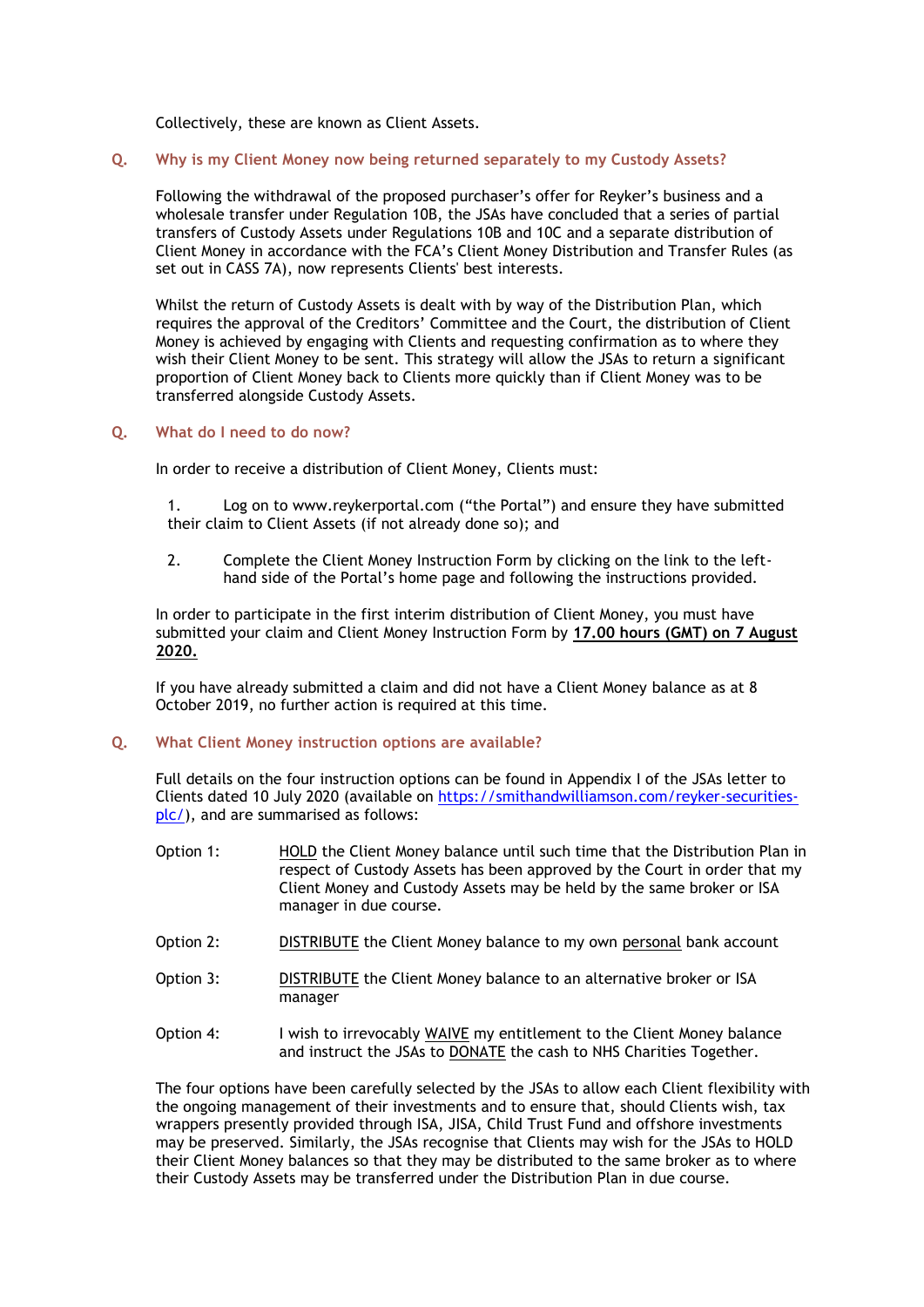### **Q. What if I hold multiple plans with Reyker with Client Money balances?**

The JSAs appreciate that some Clients hold multiple plans which may include cash balances held in different currencies and/or across varying investment products and, therefore, the Portal has been developed for Clients to provide a separate instruction for each Client Money cash balance held within each of their respective plans.

This flexibility may be useful where Clients are seeking to preserve tax wrappers or receive foreign currency without wishing to trigger a currency exchange.

A Client can, however, provide the same instruction for each plan if it so wishes. This can be done on the Portal by using the 'select all' function at the bottom of the Client Money Instruction Form.

### **Q. How do I provide my Client Money instructions?**

The Portal has been updated to receive Clients' instructions regarding the distribution of Client Money as well as permitting each Client to review their Client Statement(s) and submit their claim to Client Assets.

Further guidance is available in the 'Client Money Distribution – User guide' which can be found on the Portal and at<https://smithandwilliamson.com/reyker-securities-plc>

### **Q. Can my financial adviser, Investment Manager or other representative (e.g. family member) complete the Client Instructions Form on my behalf?**

Yes.

Should you wish for a Client Representative to submit your Client Money Instruction Form on your behalf, they will need to log-in to the Portal using the details provided and, when submitting the form, complete a declaration confirming they are authorised by you to act on your behalf. They will be prompted to input their own contact details for our records, together with details of how they are authorised by you.

The JSAs reserve the right to request additional documentation from either the Client or the Client Representative to verify the relationship.

### **Q. Why have I received a letter from my Investment Manager saying they have already provided instructions to the JSAs on my behalf?**

The JSAs will accept investment instructions from Investment Managers, acting for Clients, where those Investment Managers have satisfied the JSAs as to their authority to do so; specifically the authority to decide where to invest their clients' Client Money.

Where Investment Managers have provided instructions to the JSAs on behalf of mutual clients (i.e. clients of the Investment Manager and Reyker), we have recommended the Investment Managers communicate this to each client in writing in order to avoid the retail client issuing competing instructions. Clients should pay particular attention to the 'Client notes' sections during their Portal journey as these have been tailored specifically for your own circumstances and will notify you if any instructions have been received from an Investment Manager in respect of any of your plans.

At the time of writing, three Investment Managers have provided investment instructions for their (combined) 4,000 Clients, having first provided details of their authority to do so. Clients with cash balances held in plans managed by these Investment Managers will find the Portal updated to reflect these instructions by 17 July 2020. The JSAs will update the Portal with any further acceptable Investment Manager instructions as and when they are received.

Should any Client wish to provide alternative instructions to those provided by an Investment Manager on their behalf, then they are able to do so via the Portal. Where competing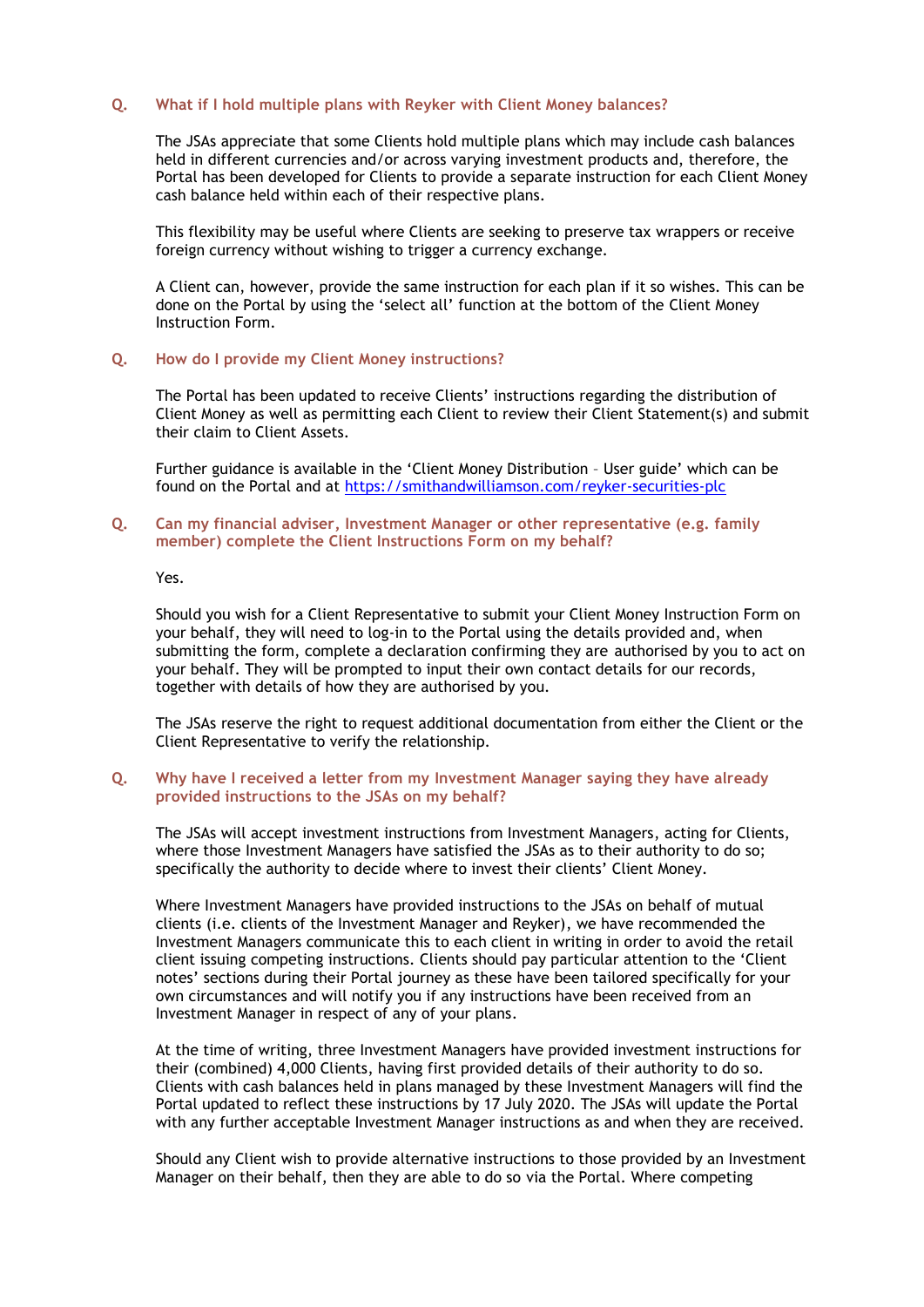instructions are received from Investment Managers and the Client, the JSAs will follow the instructions provided by the Client.

#### **Q. What do I need to do of my Investment Manager has already provided instructions?**

If you are happy with the instructions provided by your Investment Manager, then you do not have to do anything else in respect of your Client Money held in plans **linked to that Investment Manager**.

If, however, you wish to provide alternative instructions or have additional plans with the Company which are not linked to the Investment Manager that has provided instructions on your behalf, then you will need to log on to the Portal to complete and submit your Client Money Instruction Form.

#### **Q. What do I do if I have forgotten my password to log in to the Portal?**

Your password will be either:

- your own choice of password (where you have previously logged on to the Portal); or
- the initial password provided in the JSAs' letter dated 6 March 2020 (where you have not previously logged on to the Portal and set your own password).

Should you need to reset your password or do not have access to the internet, please contact Client Services on 0800 048 9512 or clientservices@reyker.com.

Please keep your password safe and secure for all future use of the Portal.

### **Q. Why is only 85% or 80% of my Client Money being distributed now?**

The first interim distribution will be paid to all participating Clients in the sum of 85p in the £.

Clients eligible for FSCS compensation will receive the full 85p in the £, however, for FSCS ineligible or potentially ineligible Clients, the JSAs need to maintain a reserve for their share of the costs of the special administration which means that the amount they will actually receive will be 80p in the £.

The balance of funds being retained in the Client Money Pool is a provision against future, new and unforeseen, claims against the Client Money Pool (and costs for Clients ineligible for FSCS compensation).

Please note that Clients eligible for FSCS compensation, which is expected to be more than 98% of Reyker's Clients, are still expected to receive 100% of their Client Money in due course.

The interim distribution is being paid in order to return as high a percentage of Client Money back to Clients as quickly as possible.

#### **Q. If I choose to distribute my Client Money to my personal bank account or to an alternative broker or ISA manger, when will the Client Money in respect of the first interim distribution be transferred?**

The deadline for Clients to submit their Client Money Instruction Form in order to participate in the first interim distribution is **17.00 hours (GMT) on 7 August 2020**.

The JSAs will declare and start paying the first interim distributions to Clients during the week commencing 10 August 2020. The JSAs will endeavour to action all external transfers in respect of the first interim distribution by the end of August 2020.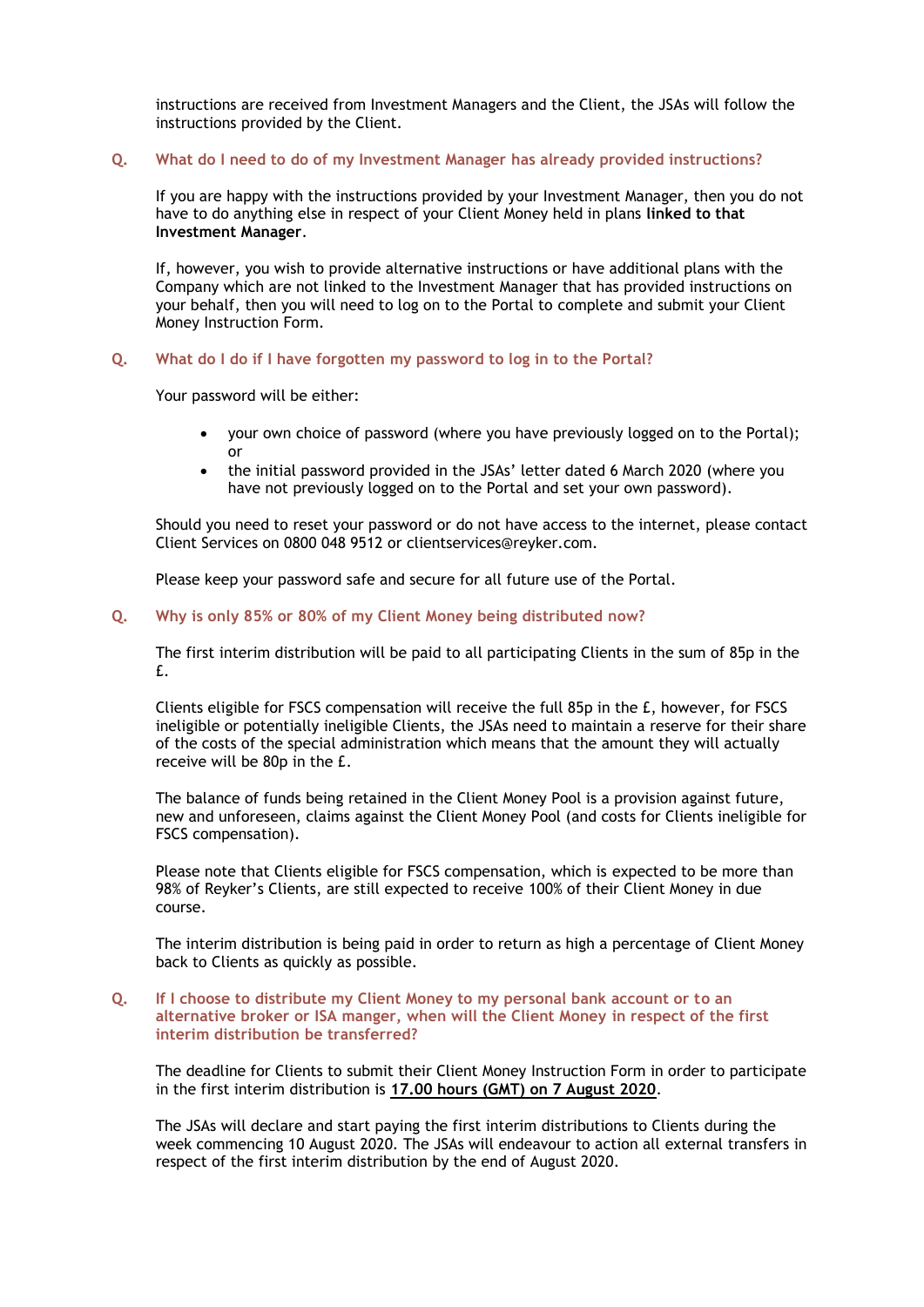### **Q. When will the remaining Client Money balance be distributed?**

The timing of further distributions will be at the JSAs' discretion and will be reviewed following the payment of the first interim distribution. This is to minimise the costs incurred in issuing several interim distributions.

# **Q. What happens if I submit my Client Money Instruction Form after 7 August 2020?**

You will not be able to participate in the first interim distribution of Client Money and your share of Client Money will be safeguarded under the JSAs' control until such time that either a second interim or a final distribution is declared.

The timing of further distributions will be at the JSAs' discretion and will be reviewed following the payment of the first interim distribution. This is to minimise the costs incurred in issuing several interim distributions.

# **Q. Will the Client Money distribution include monies received post 8 October 2019, such as dividends, bond coupons and redemptions?**

No.

The cash balances displayed on the Client Money Instruction Form relate solely to the balance of Client Money held as at 8 October 2019. This is the balance which forms part of the Client Money Pool (which crystallised upon the JSAs' appointment) and which is subject to the Client Money distribution.

Income received post 8 October 2019 is defined as post-pooling receipts or corporate action assets and will form part of the transfer of Custody Assets under the Distribution Plan.

Further detail in this regard is available at [https://smithandwilliamson.com/reyker](https://smithandwilliamson.com/reyker-securities-plc)[securities-plc.](https://smithandwilliamson.com/reyker-securities-plc)

# **Q. Will my ISA funds retain their tax wrapper?**

Certain cash balances may have an ISA element which comprises part or all of the Client Money balance held on behalf of a Client. ISA cash balances are held in separate plans from non-ISA cash balances and will be clearly highlighted on the Client Money Instruction Form.

The JSAs have contacted HMRC in relation to the distribution of funds relating to ISA cash balances and we understand that, where payments are made into personal bank accounts, such distributions will be treated as a standard cash withdrawal from that ISA and there should be no tax liability arising should you accept a distribution payment.

However, if you do accept a distribution in respect of any ISA element of your Client Money balance by paying it into your personal bank account and then subsequently chose to reinvest the funds received back into an ISA, the reinvestment of those funds will be treated as a fresh subscription which will form part of your subscription limit for that financial year as the funds will be deemed to have been removed from the original tax wrapper following acceptance of the payment.

Accordingly, where Clients are keen to preserve the existing tax wrapper, they should consider either deferring the Client Money distribution in order that that part of the cash balance may transfer to the same broker and ISA manager as their Custody Assets, including the stocks and shares element of their ISA (in due course) or, alternatively, request for the distribution to be paid to an alternative broker or ISA manager, having first taken the necessary advice and steps to open an appropriate new account.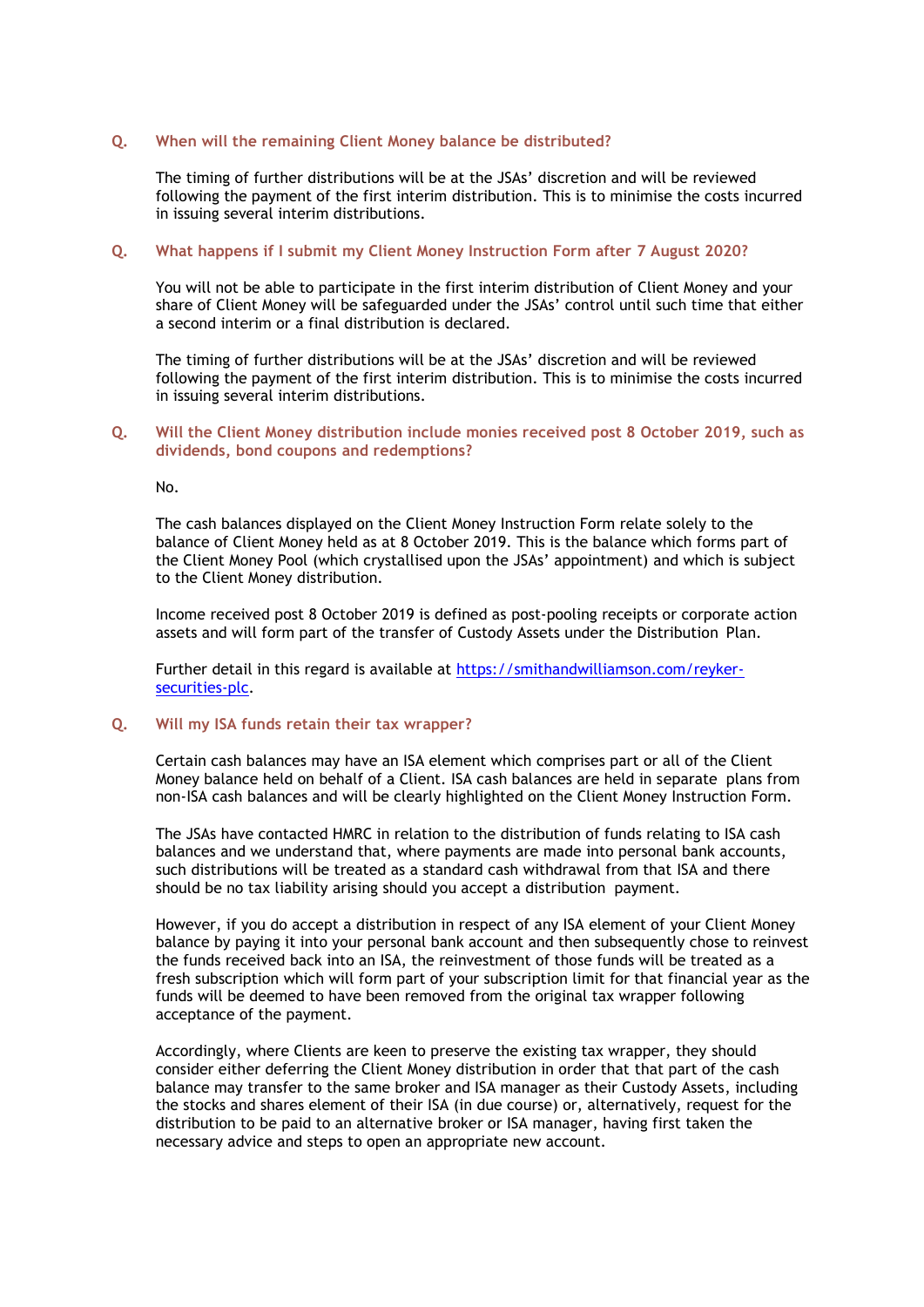#### **Q. Why can't I withdraw cash from a JISA or Child Trust Fund?**

The option for a return of cash to a personal bank account or to donate to the NHS is not provided where the Client Money balance is held within a JISA or Child Trust Fund and the Client (being the beneficiary of the plan) is below the age of 18.

# **Q. I have a negative plan balance. What does this mean?**

If any of the plans listed within your Client Statement(s) or Client Money Instruction Form have a negative balance, these plans are overdrawn and the balance will need to be paid or, alternatively, set-off against any future Client Money distributions due to you (where funds are sufficient), before any Client Money can be distributed in accordance with your instructions.

Submitting your Client Money Instruction Form will require the acceptance of the JSAs' terms and conditions of the Client Money distribution which includes their ability to automatically set-off negative plan balances with cash held in alternative plans in your name (where funds are sufficient).

Please note, other than overdrawn Client plans, the Client Money balances do not include any claims that the Company may have against you in respect of unpaid fees or stamp duty in respect of any services provided prior to the Special Administration. These remain due and payable to the Company.

In the event you owe any sums to the Company and there is not sufficient cash held across all your plans to clear the debt by way of automatic set-off, the JSAs will notify you of the amount to be paid under separate cover.

#### **Q. What are the costs of returning Client Money and will I be charged?**

As previously reported, the costs of pursuing Objective 1 of the Special Administration (i.e. the return of Client Money and Custody Assets) are paid from those assets and, therefore, Clients not eligible for or choosing not to claim FSCS compensation will receive a shortfall in the Client Assets to which they lay claim following the deduction of their share of these costs.

The costs relating to the distribution of Client Money are separated from the costs of retuning Custody Assets and, therefore, only the costs associated with returning Client Money will be allocated to Client Money Clients as a percentage of each Client's Client Money balance.

The total costs of returning Client Money are not known at this time.

Where Clients are eligible for FSCS compensation, their share of these costs will be paid for by the FSCS up to a maximum of £85,000 per eligible Client. Accordingly, FSCS eligible Clients should receive their Client Money in full (subject to their share of the costs not exceeding £85,000).

Where Clients are not eligible for FSCS compensation, they will have to pay for their share of the costs and such Clients will be written to under separate cover and asked to confirm how they would like to pay for such costs, e.g. either through deduction from the Client Money balance to hand, the liquidation of Custody Assets or from alternative sources.

Please note, it is anticipated that more than 98% of Reyker's Clients will be eligible for FSCS compensation and that all individual Clients will receive 100% of their Client Money in due course.